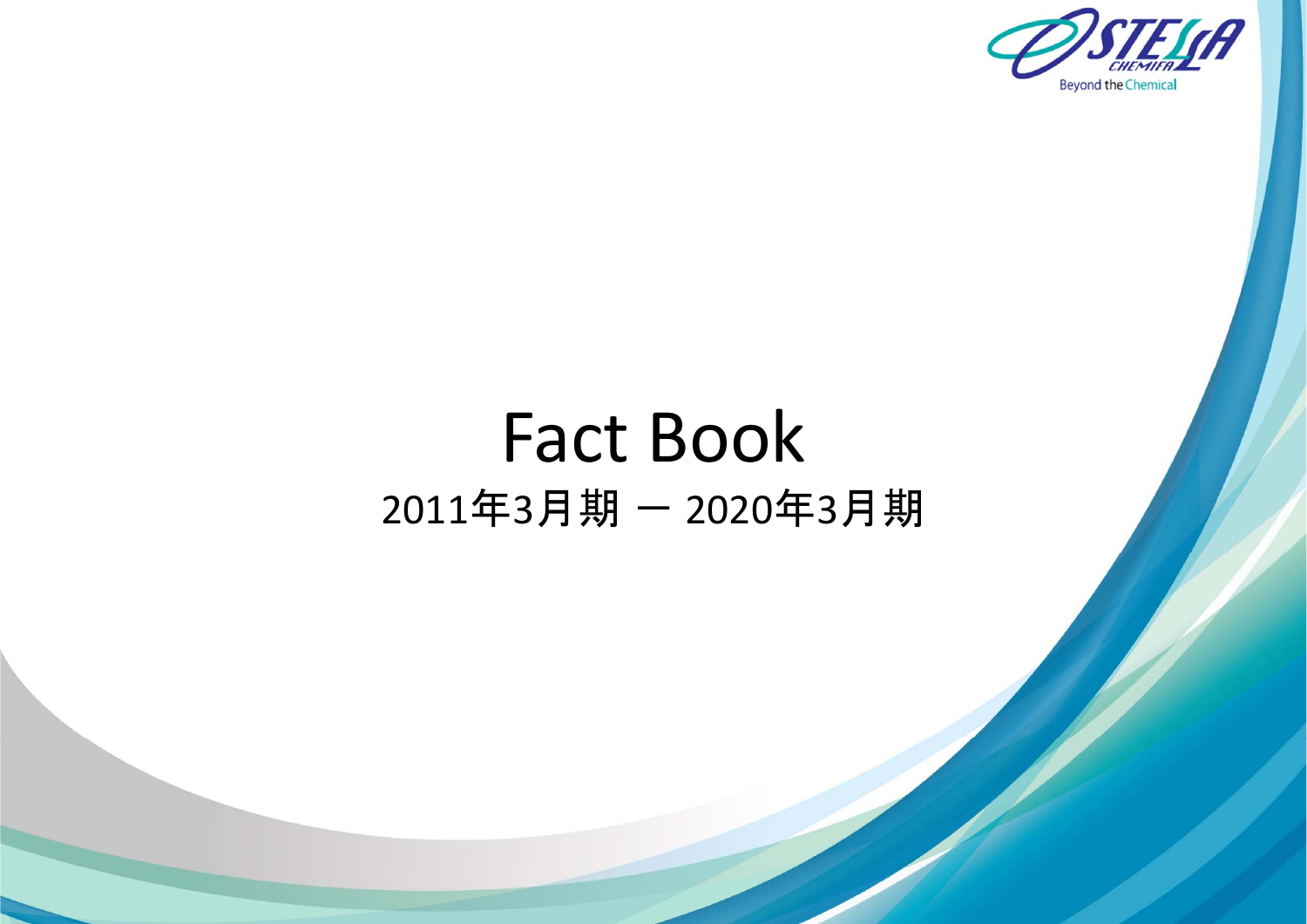

# 連結損益計算書主要科目

#### Consolidated Statement of Income Summary

| 百万円)                | (Millions of yen)                                           | FYE 3/2011 | FYE 3/2012         | FYE 3/2013     | FYE 3/2014     | FYE 3/2015     | FYE 3/2016     | FYE 3/2017 | FYE 3/2018 | FYE 3/2019 | FYE 3/2020      |
|---------------------|-------------------------------------------------------------|------------|--------------------|----------------|----------------|----------------|----------------|------------|------------|------------|-----------------|
| 売上高                 | Sales Revenue                                               | 28,320     | 29,271             | 28,118         | 28,447         | 28,341         | 27,509         | 29,850     | 33,622     | 38,384     | 33,729          |
| 売上原価                | Cost of Sales                                               | 20,695     | 22,442             | 21,461         | 23,253         | 24,528         | 22,741         | 21,650     | 27,030     | 30,452     | 27,044          |
| 売上総利益               | <b>Gross Profit</b>                                         | 7,625      | 6,829              | 6,656          | 5,194          | 3,813          | 4,768          | 8,199      | 6,592      | 7,931      | 6,685           |
| 販管費                 | Selling, General &<br>Administrative Expenses               | 4,141      | 4,422              | 3,969          | 4,106          | 3,719          | 3,379          | 3,826      | 4,222      | 4,408      | 4,278           |
| 営業利益                | <b>Operating Profit</b>                                     | 3,483      | 2,406              | 2,686          | 1,087          | 93             | 1,388          | 4,372      | 2,369      | 3,523      | 2,407           |
| 営業外収益               | Non-Operating Profit                                        | 227        | 242                | 557            | 443            | 1,074          | 694            | 438        | 109        | 588        | 133             |
| 営業外費用               | Non-Operating Expenses                                      | 567        | 192                | 218            | 144            | 142            | 1,039          | 657        | 722        | 301        | 233             |
| 経常利益                | Ordinary Profit                                             | 3,144      | 2,456              | 3,025          | 1,387          | 1,026          | 1,044          | 4,154      | 1,756      | 3,810      | 2,307           |
| 特別利益                | Extraordinary Profit                                        | 23         | 95                 | 30             | 28             | 915            | 508            | 31         | 285        | 18         | 42              |
| 特別損失                | <b>Extraordinary Losses</b>                                 | 47         | 586                | 28             | 26             | 16             | 33             | 369        | 238        | 151        | 109             |
| 税金等調整前<br>純利益       | Profit before Income Taxes                                  | 3,119      | 1,966              | 3,027          | 1,388          | 1,924          | 1,519          | 3,815      | 1,803      | 3,676      | 2,240           |
| 法人税等                | <b>Total Income Taxes</b>                                   | 1,266      | 1,032              | 1,125          | 658            | 629            | 242            | 1,185      | 723        | 1,462      | 726             |
| 非支配株主に帰属する<br>当期純利益 | Profit Attributable to Non-<br><b>Controlling Interests</b> | 40         | $\blacktriangle$ 9 | $\triangle$ 38 | $\triangle$ 34 | $\triangle$ 27 | $\triangle$ 46 | ▲ 194      | ▲ 194      | ▲ 136      | $\triangle$ 410 |
| 親会社株主に帰属する<br>当期純利益 | Profit Attributable to Owners<br>of Parent                  | 1,812      | 943                | 1,941          | 765            | 1,322          | 1,323          | 2,824      | 1,274      | 2,350      | 1,924           |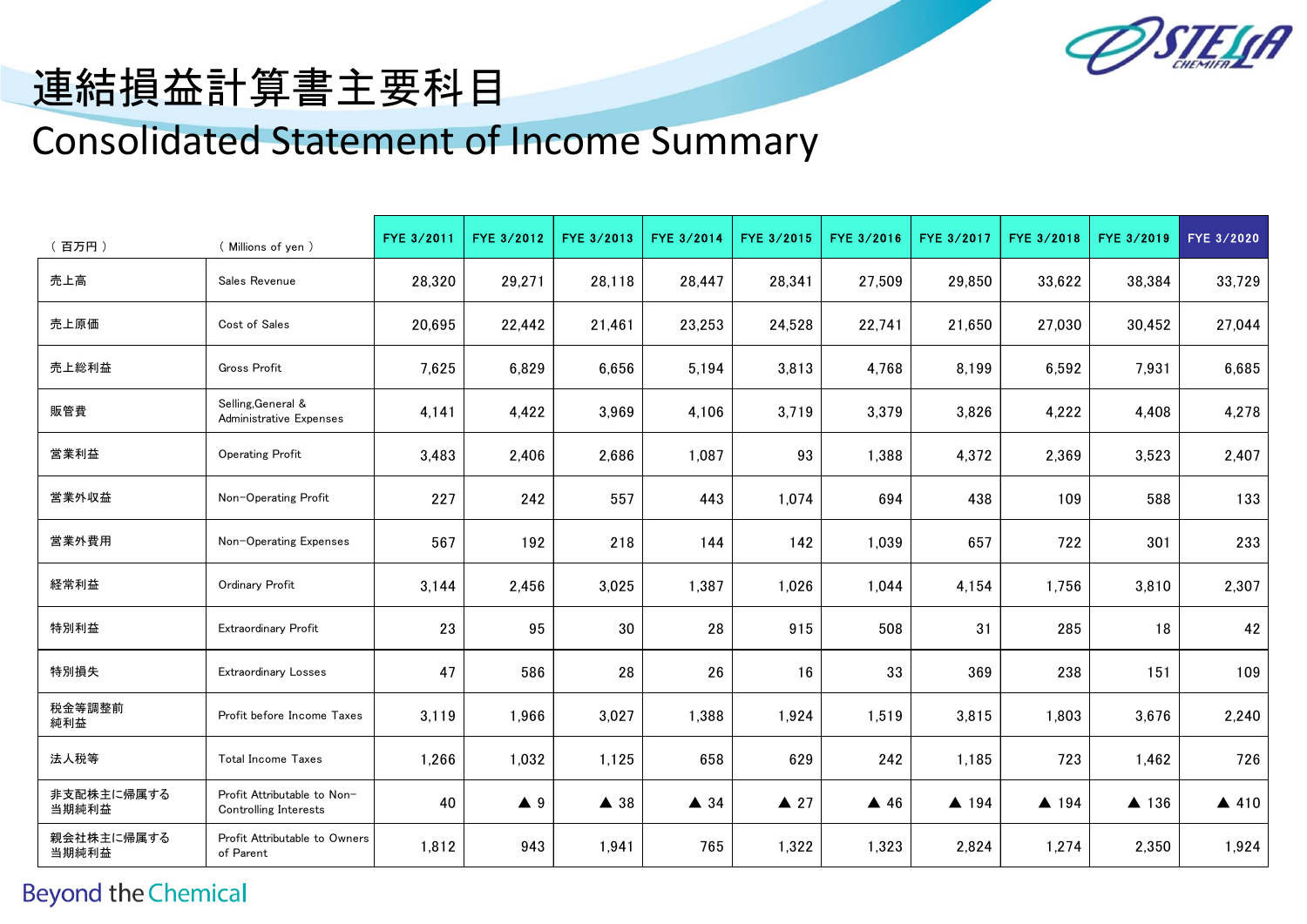

## 連結貸借対照表主要科目 Consolidated Balance Sheet Summary

| 百万円)     | (Millions of yen)                         | FYE 3/2011               | FYE 3/2012               | FYE 3/2013 | FYE 3/2014 | FYE 3/2015 | FYE 3/2016 | FYE 3/2017 | FYE 3/2018 | FYE 3/2019 | FYE 3/2020 |
|----------|-------------------------------------------|--------------------------|--------------------------|------------|------------|------------|------------|------------|------------|------------|------------|
| 流動資産     | <b>Current Assets</b>                     | 16,259                   | 13,812                   | 15,064     | 17,524     | 15,391     | 22,277     | 28,069     | 26,101     | 30,857     | 28,261     |
| 固定資産     | Non-Current Assets                        | 23,457                   | 26,388                   | 26,054     | 27,262     | 27,738     | 24,750     | 24,011     | 25,272     | 24,596     | 24,955     |
| 投資その他の資産 | Investments & Other Assets                | 1,160                    | 1,137                    | 1,461      | 1,666      | 2,032      | 1,527      | 1,808      | 3,473      | 1,702      | 1,505      |
| 資産合計     | <b>Total Assets</b>                       | 39,717                   | 40,200                   | 41,119     | 44,787     | 43,129     | 47,027     | 52,081     | 51,373     | 55,454     | 53,216     |
|          |                                           |                          |                          |            |            |            |            |            |            |            |            |
| 流動負債     | <b>Current Liabilities</b>                | 12,173                   | 13,941                   | 11,289     | 14,301     | 10,706     | 11,189     | 12,566     | 10,617     | 12,642     | 9,427      |
| 固定負債     | Non-Current Liabilities                   | 8,927                    | 7,281                    | 9,528      | 9,285      | 10,015     | 9,270      | 9,998      | 8,271      | 8,893      | 9,059      |
| 負債合計     | <b>Total Liabilities</b>                  | 21,101                   | 21,223                   | 20,818     | 23,587     | 20,722     | 20,459     | 22,564     | 18,888     | 21,536     | 18,487     |
| 株主資本     | Shareholders' Equity                      | 18,711                   | 19,187                   | 20,166     | 20,471     | 21,335     | 24,413     | 27,771     | 30,768     | 32,585     | 33,832     |
| その他の包括利益 | Accumulated Other<br>Comprehensive Income | $\triangle$ 402          | ▲ 498                    | ▲ 156      | 399        | 734        | 495        | 307        | 464        | 236        | 201        |
| 新株予約権    | Subscription Rights to<br>Shares          | $\overline{\phantom{m}}$ | $\overline{\phantom{m}}$ | 3          | 3          | 3          | 3          |            | -          | 8          | 34         |
| 非支配株主持分  | Non-Controlling Interests                 | 305                      | 288                      | 287        | 324        | 334        | 1,656      | 1,438      | 1,252      | 1,088      | 661        |
| 純資産合計    | <b>Total Net Assets</b>                   | 18,615                   | 18,977                   | 20,300     | 21,199     | 22,407     | 26,568     | 29,516     | 32,485     | 33,918     | 34,729     |
| 負債純資産合計  | Total Liabilities & Net Assets            | 39,717                   | 40,200                   | 41,119     | 44,787     | 43,129     | 47,027     | 52,081     | 51,373     | 55,454     | 53,216     |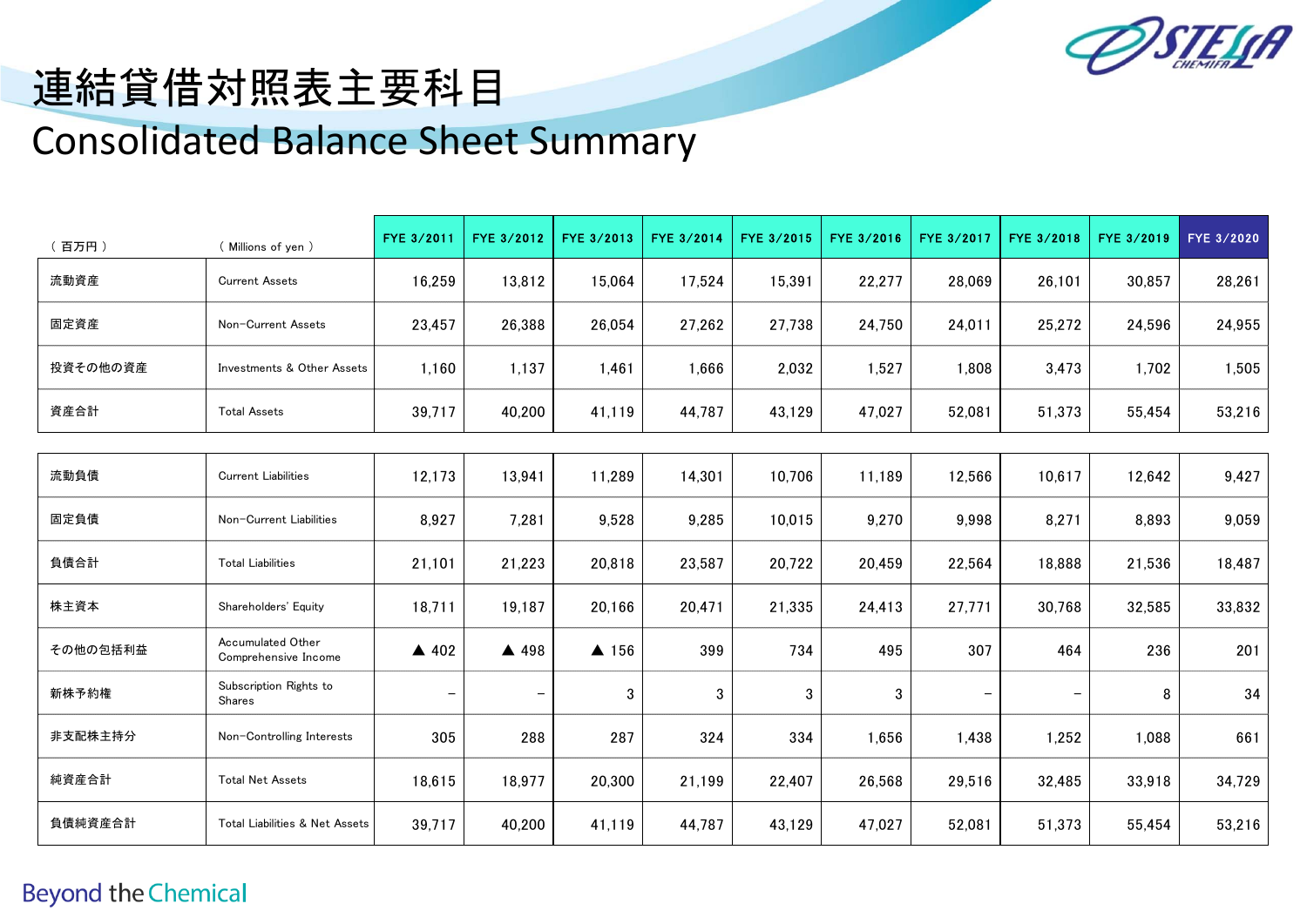

## 連結キャッシュ・フロー計算書主要科目 / 他財務係数 Consolidated Cash Flows Summary / Other Financial Information

| 百万円)                 | (Millions of yen)                         | FYE 3/2011        | FYE 3/2012        | FYE 3/2013        | FYE 3/2014        | FYE 3/2015        | FYE 3/2016        | FYE 3/2017        | FYE 3/2018        | FYE 3/2019        | FYE 3/2020        |
|----------------------|-------------------------------------------|-------------------|-------------------|-------------------|-------------------|-------------------|-------------------|-------------------|-------------------|-------------------|-------------------|
| 営業活動による<br>キャッシュ・フロー | Cash Flows from Operating<br>Activities   | 3,664             | 2,230             | 5,087             | 3,633             | 4,947             | 5,228             | 5,341             | 937               | 7,345             | 5,036             |
| 投資活動による<br>キャッシュ・フロー | Cash Flows from Investing<br>Activities   | $\triangle$ 2,408 | $\triangle$ 6,010 | $\triangle$ 3.761 | $\triangle$ 1,842 | $\triangle$ 5,433 | $\triangle$ 1,404 | $\triangle$ 1,814 | 4,673             | $\triangle$ 3,532 | $\triangle$ 3,173 |
| 財務活動による<br>キャッシュ・フロー | Cash Flows from Financing<br>Activities   | $\triangle$ 30    | 528               | ▲ 189             | 97                | $\triangle$ 1,458 | 1,850             | 531               | $\triangle$ 1,400 | ▲ 321             | $\triangle$ 715   |
| フリーキャッシュ・フロー         | Free Cash Flows                           | 1,256             | $\triangle$ 3.780 | 1,326             | 1,790             | ▲ 486             | 3,823             | 3,526             | $\triangle$ 3,735 | 3,813             | 1,863             |
|                      |                                           |                   |                   |                   |                   |                   |                   |                   |                   |                   |                   |
| 設備投資額                | <b>Capital Expenditures</b>               | 3,303             | 6,314             | 3,692             | 3,839             | 3,300             | 1,302             | 2,328             | 2,991             | 4,435             | 3,694             |
| 減価償却費                | Depreciation & Amortization               | 2,604             | 2,437             | 2,821             | 3,352             | 3,626             | 3,525             | 3,117             | 3,344             | 3,253             | 3,236             |
| 研究開発費                | Research & Development<br><b>Expenses</b> | 1,273             | 1,104             | 1,124             | 1,172             | 1,041             | 1,163             | 1,274             | 1,484             | 1,566             | 1,513             |
|                      |                                           |                   |                   |                   |                   |                   |                   |                   |                   |                   |                   |
| 現預金                  | Cash & Deposits                           | 6,506             | 3,241             | 4,457             | 6,554             | 4,747             | 10,454            | 14,361            | 9,192             | 14,044            | 13,591            |
| 有利子負債残高              | Interest-Bearing Liabilities              | 13,421            | 14,445            | 15,455            | 16,207            | 15,310            | 13,975            | 13,967            | 10,857            | 11,069            | 11,184            |
| 自己資本                 | <b>Equity Capital</b>                     | 18,309            | 18,689            | 20,010            | 20,871            | 22,069            | 24,909            | 28,078            | 31,233            | 32,821            | 34,033            |
| 連結従業員                | Group Employees                           | 720               | 742               | 752               | 758               | 757               | 737               | 750               | 761               | 815               | 830               |
| 発行済み株式総数             | Shares Issued                             | 12,300,000        | 12,300,000        | 12,300,000        | 12,300,000        | 12,300,000        | 12,300,000        | 12,604,416        | 13,213,248        | 13,213,248        | 13,213,248        |
| (内)<br>保有自己株式        | (Include)<br>Treasury Shares              | 465               | 569               | 300,569           | 300,569           | 300,469           | 300,547           | 300,147           | 300,185           | 300,267           | 299,667           |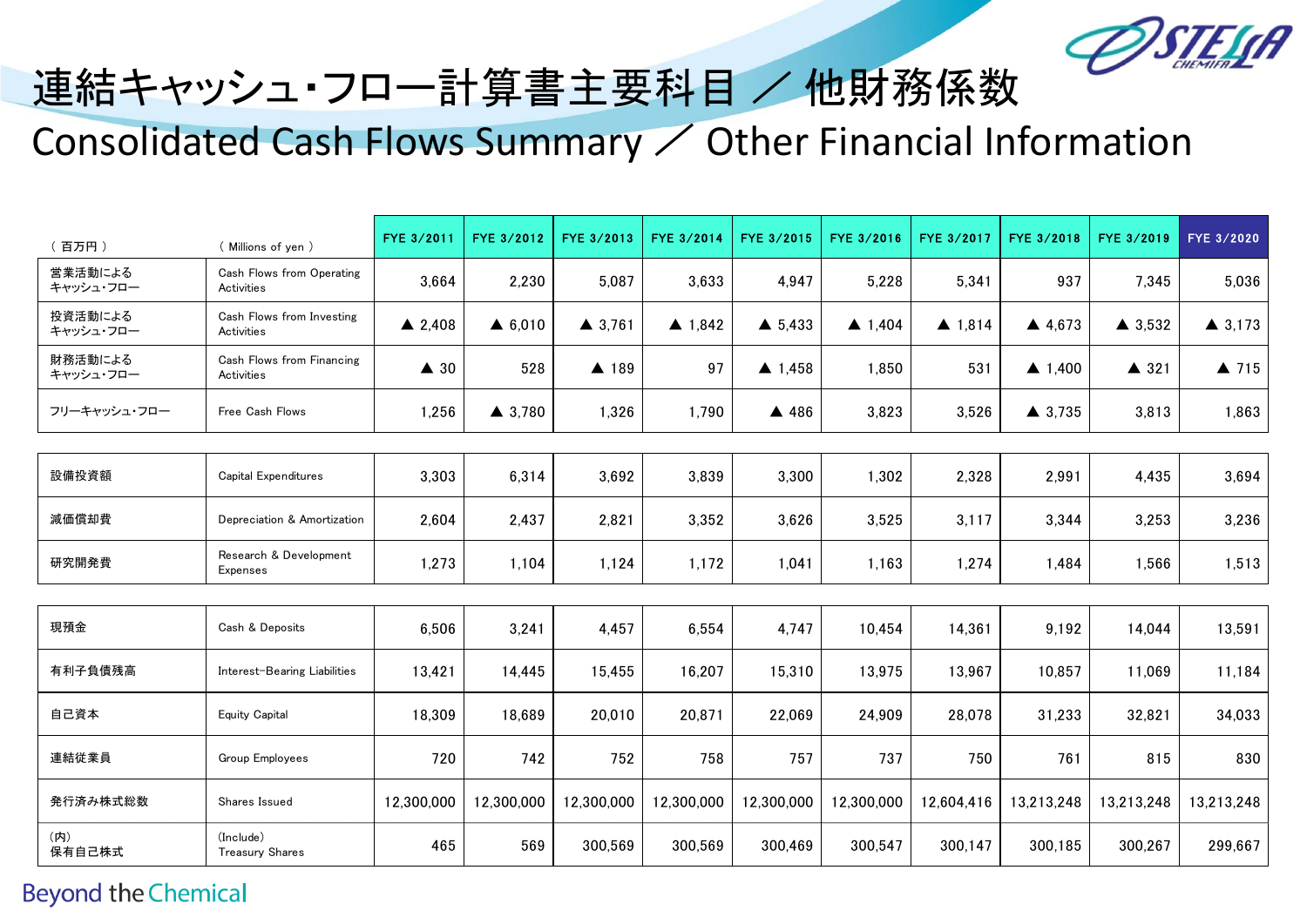

### 連結経営指標

### Key Management Indicators

|                       |                               | FYE 3/2011 | FYE 3/2012 | FYE 3/2013 | FYE 3/2014 | FYE 3/2015 | FYE 3/2016 | FYE 3/2017 | FYE 3/2018 | FYE 3/2019 | FYE 3/2020 |
|-----------------------|-------------------------------|------------|------------|------------|------------|------------|------------|------------|------------|------------|------------|
| 売上高総利益率               | Gross Profit Ratio            | 26.9%      | 23.3%      | 23.7%      | 18.3%      | 13.5%      | 17.3%      | 27.5%      | 19.6%      | 20.7%      | 19.8%      |
| 売上高販売管理費率             | <b>SGA Ratio</b>              | 14.6%      | 15.1%      | 14.1%      | 14.4%      | 13.1%      | 12.3%      | 12.8%      | 12.6%      | 11.5%      | 12.7%      |
| 売上高営業利益率              | <b>Operating Profit Ratio</b> | 12.3%      | 8.2%       | 9.6%       | 3.8%       | 0.3%       | $5.0\%$    | 14.6%      | 7.0%       | 9.2%       | 7.1%       |
| 売上高当期純利益率             | Net Profit Ratio              | 6.4%       | 3.2%       | 6.9%       | 2.7%       | 4.7%       | 4.8%       | 9.5%       | 3.8%       | 6.1%       | 5.7%       |
| 自己資本利益率<br>(ROE)      | <b>ROE</b>                    | 10.2%      | 5.1%       | 10.0%      | 3.7%       | 6.2%       | 5.6%       | 10.7%      | 4.3%       | 7.3%       | $5.8\%$    |
| 総資産経常利益率<br>(ROA)     | <b>ROA</b>                    | 8.2%       | 6.1%       | 7.4%       | 3.2%       | 2.3%       | 2.3%       | 8.4%       | 3.4%       | 7.1%       | 4.2%       |
| 投下資本利益率 (注)<br>(ROIC) | ROIC                          | 6.7%       | 4.4%       | 4.9%       | 1.9%       | 0.2%       | 2.4%       | 7.5%       | 3.9%       | 5.7%       | 3.8%       |
| 自己資本比率                | Equity Capital Ratio          | 46.1%      | 46.5%      | 48.7%      | 46.6%      | 51.2%      | 53.0%      | 53.9%      | 60.8%      | 59.2%      | 64.0%      |
| D/Eレシオ (倍)            | Debt Equity Ratio (times)     | 0.7        | 0.8        | 0.8        | 0.8        | 0.7        | 0.6        | 0.5        | 0.3        | 0.3        | 0.3        |
| 1株当たり当期純利益 (円)        | Earnings per Share (yen)      | 147.36     | 76.69      | 160.06     | 63.77      | 110.24     | 110.33     | 234.56     | 100.49     | 182.06     | 149.00     |
| 1株当たり純資産額 (円)         | Net Assets per Share (yen)    | 1,488.67   | 1,519.52   | 1,667.59   | 1,739.37   | 1,839.24   | 2,075.85   | 2,281.99   | 2,418.72   | 2,541.77   | 2,635.50   |
| 1株当たり配当金 (円)          | Dividends per Share (yen)     | 38.00      | 38.00      | 38.00      | 38.00      | 38.00      | 40.00      | 41.00      | 41.00      | 45.00      | 45.00      |
| 配当性向                  | Dividend Ratio                | 25.8%      | 49.6%      | 23.7%      | 59.6%      | 34.5%      | 36.3%      | 17.5%      | 40.8%      | 24.7%      | 30.2%      |

(注)投下資本利益率=税引後営業利益(NOPAT)/(自己資本+有利子負債)の期首・期末平均 税引後営業利益(NOPAT)=営業利益×(1-実効法人税率)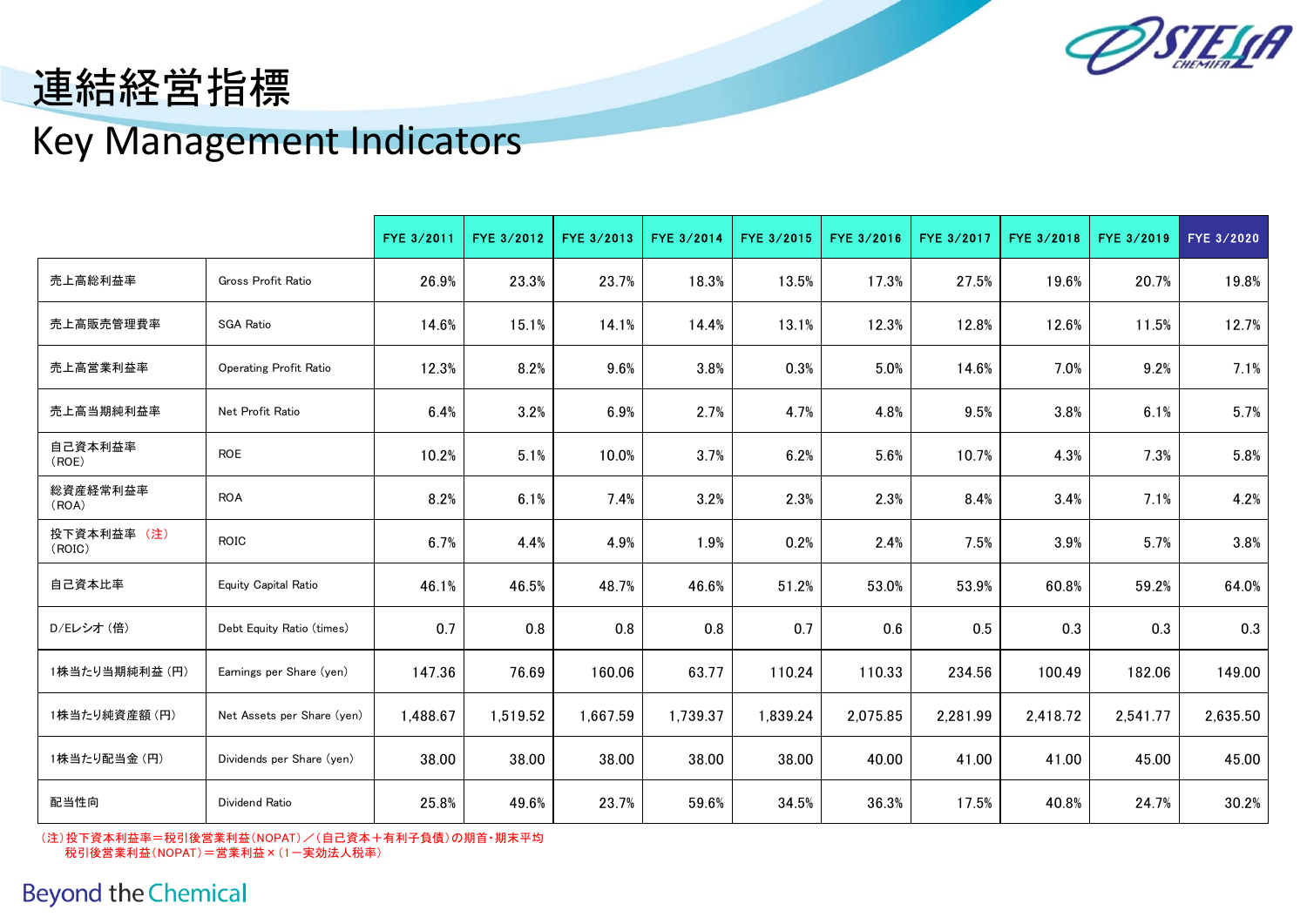

# セグメント別業績

#### Results by Segment

|      | (百万円)   |       | (Millions of yen)                       | FYE 3/2011               | FYE 3/2012               | FYE 3/2013        | FYE 3/2014               | FYE 3/2015        | FYE 3/2016      | FYE 3/2017           | FYE 3/2018               | FYE 3/2019               | FYE 3/2020        |
|------|---------|-------|-----------------------------------------|--------------------------|--------------------------|-------------------|--------------------------|-------------------|-----------------|----------------------|--------------------------|--------------------------|-------------------|
|      | 高純度薬品事業 |       | High-Purity Chemical<br><b>Business</b> |                          |                          |                   |                          |                   |                 |                      |                          |                          |                   |
|      | 売上高     |       | Sales Revenue                           | 23,634                   | 24,117                   | 23,241            | 23,585                   | 23,561            | 23,087          | 25,501               | 29,145                   | 33,776                   | 29,058            |
|      | 営業利益    |       | <b>Operating Profit</b>                 | 4,498                    | 2,907                    | 3,127             | 1,586                    | 301               | 1,390           | 4,422                | 2,500                    | 3,782                    | 2,897             |
| 運輸事業 |         |       | <b>Transportation Business</b>          |                          |                          |                   |                          |                   |                 |                      |                          |                          |                   |
|      | 売上高     |       | Sales Revenue                           | 4,275                    | 4,677                    | 4,432             | 4,266                    | 4,379             | 4,195           | 4,143                | 4,269                    | 4,382                    | 4,429             |
|      | 営業利益    |       | <b>Operating Profit</b>                 | 626                      | 818                      | 673               | 727                      | 656               | 664             | 698                  | 779                      | 726                      | 502               |
|      | メディカル事業 |       | <b>Medical Business</b>                 |                          |                          |                   |                          |                   |                 |                      |                          |                          |                   |
|      | 売上高     |       | Sales Revenue                           | $\overline{\phantom{m}}$ | $\overline{\phantom{m}}$ | $\qquad \qquad -$ | $\overline{\phantom{m}}$ | $\qquad \qquad -$ | -               |                      | $\overline{\phantom{m}}$ | $\overline{\phantom{m}}$ | $-$               |
|      | 営業利益    |       | <b>Operating Profit</b>                 | $\triangle$ 716          | $\triangle$ 626          | $\triangle$ 658   | ▲ 705                    | ▲ 537             | $\triangle$ 691 | $\blacktriangle$ 792 | ▲ 960                    | $\triangle$ 1,051        | $\triangle$ 1,035 |
| その他  |         | Other |                                         |                          |                          |                   |                          |                   |                 |                      |                          |                          |                   |
|      | 売上高     |       | Sales Revenue                           | 410                      | 476                      | 444               | 594                      | 399               | 226             | 204                  | 207                      | 225                      | 241               |
|      | 営業利益    |       | <b>Operating Profit</b>                 | ▲ 935                    | ▲ 701                    | ▲ 453             | ▲ 520                    | $\triangle$ 320   | 6               | 30                   | 34                       | 42                       | 36                |